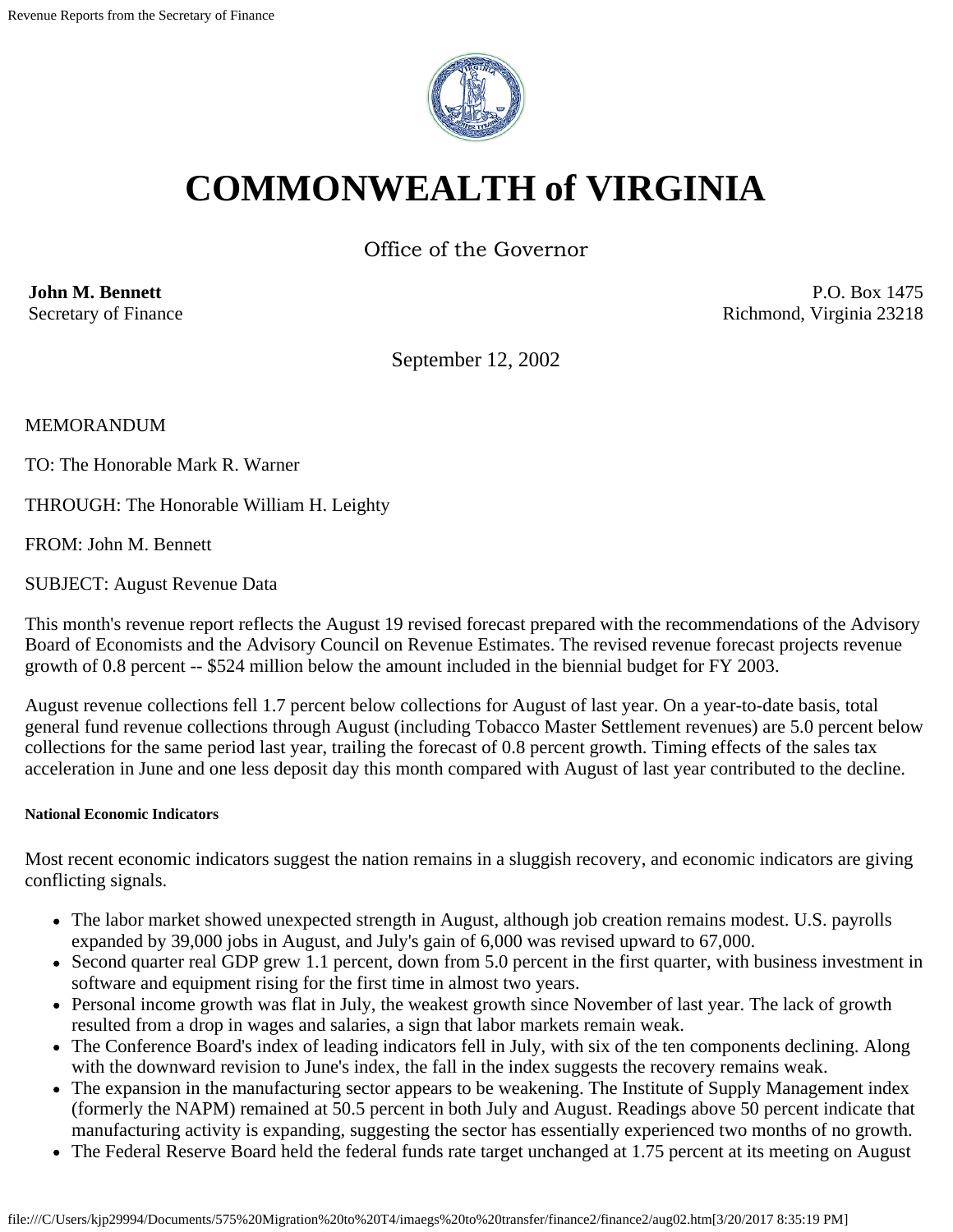13, but adopted a bias toward future easing, citing soft demand resulting from the weak stock market.

- Inflation remains almost nonexistent. The consumer price index rose only 0.1 percent in July -- the same as in June.
- Finally, consumer confidence fell sharply in August, following a substantial drop in July. The Conference Board's index fell to its lowest level since November of last year.

## **The Virginia Economy**

In Virginia, job growth continues to lag that of the nation. Employment in Virginia dropped by 0.8 percent in July compared with July of last year -- the twelfth consecutive month of year-over-year declines. In Northern Virginia, July employment declined by 1.2 percent. July jobless claims also rose and the length of the manufacturing workweek was unchanged, reflecting weak labor market conditions.

The Virginia Leading Index rose by 0.7 percent in July, the largest increase since January. A sharp rise in auto registrations and building permits drove the increase.

## **August Revenue Collections**

August revenue collections consist primarily of individual income tax withholding and sales tax receipts. Collections in both sources were distorted by timing factors. August revenue collections declined 1.7 percent from August of last year.

Individual Income Tax Withholding (58% of general fund revenues): With one less deposit day in August, withholding collections dropped 2.5 percent below collections for last August. Year-to-date growth is -0.6 percent, well below the estimate of 3.5 percent growth. September will have one more deposit day than last September, so the first meaningful assessment of withholding collections will occur then.

Individual Income Tax Refunds: In August, the Department of Taxation issued \$32.2 million less in refunds than was issued last August. For FY 2003 to date, \$88.0 million in refunds have been issued, compared with \$138.0 million in the same period last year. This represents a decline of 36.2 percent in refunds thus far in FY 2003.

Individual Income Tax Nonwithholding (14% of general fund revenues): Because the first individual estimated payment of fiscal year 2003 is not due until September, there is little activity in this source. Year-to-date collections of nonwithholding payments are 4.3 percent below last year.

Sales Tax (21% of general fund revenues): Sales tax collections for August are down 11.9 percent from last year. On a year-to-date basis, collections declined by 32.0 percent. With last June's accelerated collections of sales tax, sales taxes typically due in July were paid in June. Many of the dealers used over-payments from June to reduce their August liability. Adjusting for these credits, sales tax receipts are about flat for this fiscal year.

#### **Other Revenue Sources**

August was not a significant month for a number of other revenue sources, such as corporate income tax and insurance premiums. The following list provides data on other key taxes:

|                                         | <b>Year-to-Date</b> | <b>Required to Meet</b><br><b>Estimate</b> |
|-----------------------------------------|---------------------|--------------------------------------------|
| Corporate (2.7% GF revenues)            | $-25.0\%$           | $-7.7\%$                                   |
| Insurance Premiums (2.6% GF revenues)   | 212.6%              | 4.5%                                       |
| ABC Taxes $(1.1\% \text{ GF}$ revenues) | 3.5%                | 1.2%                                       |
| Interest Income (1.0% GF revenues)      | $-30.8\%$           | $-70.1\%$                                  |